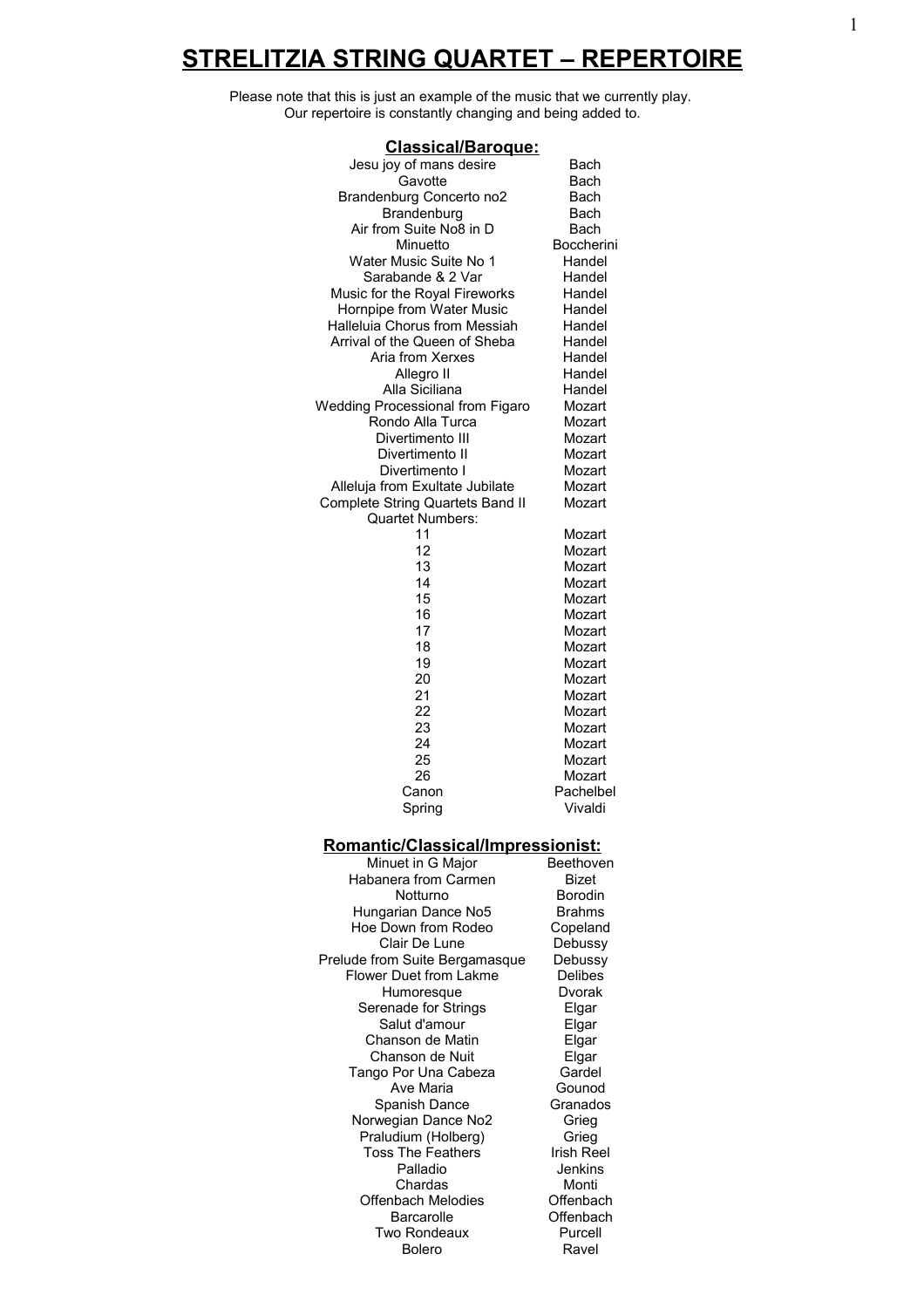| Galop from William Tell Overture | Rossini        |
|----------------------------------|----------------|
| Traumerei                        | Schumann       |
| Loch Lomond                      | Scotch Air     |
| Pizzicato Polka                  | <b>Strauss</b> |
| <b>Fledermaus Waltzes</b>        | <b>Strauss</b> |
| The Beautiful Blue Danube        | <b>Strauss</b> |
| <b>Emperor Waltz</b>             | <b>Strauss</b> |
| Dark Eyes                        | Trad           |
| Turkey in the Straw              | Trad           |
| Irish Tune from County Derry     | Trad           |
| <b>Country Gardens</b>           | Trad           |
| <b>Irish Sherry</b>              | Trad           |
| Greensleeves                     | Trad.          |
| <b>Fawlty Towers</b>             | Wilson         |

#### **Opera:**

| O Mio Babbino Caro                               | Puccini      |
|--------------------------------------------------|--------------|
| Andantino La forza del destino                   | Verdi        |
| Drinking Song (La Traviata)                      | Verdi        |
| Intermezzo from Cavalleria Rusticana             | Mascagni     |
| Au Fond du Temple Saint ("The Pearl Fishers")    | <b>Bizet</b> |
| Wedding Procession from "The Marriage of Figaro" | Mozart       |
| Meditation ("Thais")                             | Massenet     |
| La Donna e Mobile                                | Verdi        |
|                                                  |              |

### **Musical:**

| One Hand, One Heart                   | <b>Bernstein</b> |
|---------------------------------------|------------------|
| Some Enchanted Evening                | Hammerstein      |
| Smoke gets in your eyes               | Kern             |
| Three Little Maids from School        | Sullivan         |
| Music of the Night                    | Webber           |
| A Nightingale Sang in Berkeley Square | Sherwin          |
| All I Ask Of You                      | Webber           |
| Don't Cry for me, Argentina           | Webber           |

#### **Hymns:**

A Mighty Fortress is Our God Amazing Grace Be Thou My Vision

#### **Modern/Pop:**

| Plink, Plank, Plunk!              | Anderson         |
|-----------------------------------|------------------|
| The Waltzing Cat                  | Anderson         |
| Forgotten Dreams                  | Anderson         |
| The Typewriter                    | Anderson         |
| <b>Blue Tango</b>                 | Anderson         |
| Fiddle-Faddle                     | Anderson         |
| Jazz Legato                       | Anderson         |
| The Syncopated Clock              | Anderson         |
| Somewhere over the Rainbow        | Arlen            |
| She                               | Aznavour         |
| (They long to be)                 |                  |
| Close To You                      | Bacharach        |
| We Have All The Time In The World | Barry            |
| Alexander's Ragtime Band          | Berlin           |
| Maria                             | <b>Bernstein</b> |
| One Hand, One Heart               | <b>Bernstein</b> |
| <u>Modern/Pop (continued):</u>    |                  |
|                                   |                  |

Heroes Bowie<br>Face the Music **Bowie** Cole Let's Face the Music Cole<br>Cock Linnet Collins Cock Linnet<br>
uniculi Funicula<br>
Denza Funiculi Funicula<br>Take Five Kissing You (Romeo & Juliet) Desree<br>Makin' Whoopee Donaldson Makin' Whoopee Donalds<br>
aning on a Lamppost Gay Leaning on a Lamppost Gay<br>
The Man I Love Gershwin The Man I Love Summertime Gershwin A Foggy Day<br>
nebody Loves Me

Gershwin Somebody Loves Me Gershwin<br>By Strauss Gershwin By Strauss Swanee Gershwin

Desmond<br>Desree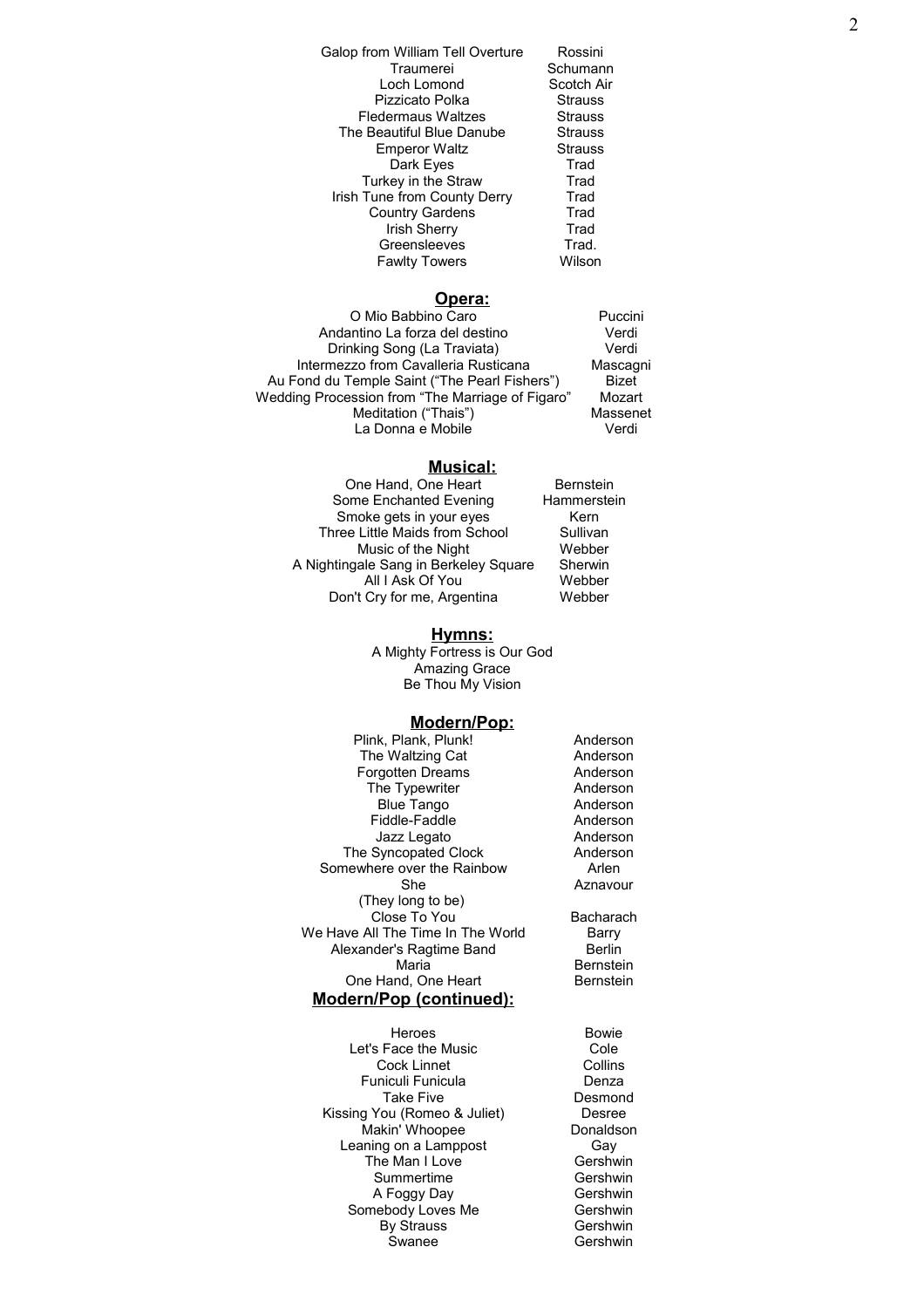| Someone to Watch                                                         |                            |                |
|--------------------------------------------------------------------------|----------------------------|----------------|
| Over Me                                                                  | Gershwin                   |                |
| Embraceable You<br>I Got Rhythm                                          | Gershwin<br>Gershwin       |                |
| They Can't Take That                                                     |                            |                |
| Away From Me                                                             | Gershwin                   |                |
| Nobody Does it Better                                                    | Hamlisch                   |                |
| When You Wish Upon a Star                                                | Harline                    |                |
| Come Fly With Me<br>Pennies From Heaven                                  | Heusen<br>Johnson          |                |
| It Had To Be You                                                         | Jones                      |                |
| Smoke gets in your eyes                                                  | Kern                       |                |
| Moonlight and Roses                                                      | Lemare                     |                |
| The Tryst<br>Have I Told You Lately?                                     | McMillan<br>Morrision      |                |
| Whatever                                                                 | Oasis                      |                |
| Saeterjentens Sondag                                                     | Ole Bull                   |                |
| El Relicario                                                             | Padilla                    |                |
| <b>Anything Goes</b>                                                     | Porter                     |                |
| Let's Do It<br>Every Time We Say Good-Bye                                | Porter<br>Porter           |                |
| Crazy Little Thing Called Love                                           | Queen                      |                |
| Perfect Day                                                              | Reed                       |                |
| My Funny Valentine                                                       | Rodgers                    |                |
| La Cumparsita                                                            | Rodriguez                  |                |
| Lullaby of Birdland<br>A Nightingale Sang                                | Shearing                   |                |
| in Berkeley Square                                                       | Sherwin                    |                |
| A Nightingale Sang in Berkeley Square                                    | Sherwin                    |                |
| Gadfly                                                                   | Shostakovich               |                |
| Moonlight In Vermont                                                     | Suessdorf                  |                |
| <b>Bittersweet Symphony</b><br>Hava Nagila                               | The Verve<br>Trad (Jewish) |                |
| From This Moment On                                                      | Twain                      |                |
| Music of the Night                                                       | Webber                     |                |
| All I Ask Of You                                                         | Webber                     |                |
| What a Wonderful World                                                   | Weiss                      |                |
| Can't Help Falling in Love<br>You Do Something To Me                     | Weiss<br>Weller            |                |
| You're the First, the Last My Everything                                 | White                      |                |
| Theme from Schindler's List                                              | Williams                   |                |
| Angels                                                                   | Williams                   |                |
| God Only Knows (Beach Boys)                                              | Wilson                     |                |
| Beyond the Sea<br>Unchained Melody (Ghost)                               |                            |                |
| Somewhere Over The Rainbow                                               |                            |                |
| <b>Teddy Bears' Picnic</b>                                               |                            |                |
| <b>Blue Moon</b>                                                         |                            |                |
| Fly Me To The Moon<br>Teddy Bears (Vsn2)                                 |                            |                |
| <u>Rags:</u>                                                             |                            |                |
| The Entertainer                                                          | Joplin                     |                |
| Ragtime Dance                                                            | Joplin                     |                |
| <b>Country Club</b>                                                      | Joplin                     |                |
| Paragon Rag                                                              | Joplin                     |                |
| Roseleaf Rag                                                             | Joplin                     |                |
| <b>Movie/TV Themes:</b>                                                  |                            |                |
| Theme from The Godfather                                                 |                            | Rota           |
| What a Wonderful World (James Bond)                                      |                            | Weiss          |
| Unchained Melody (Ghost)                                                 |                            |                |
| Kissing You (Romeo & Juliet)                                             |                            | Desree         |
| <b>Braveheart Theme</b>                                                  |                            |                |
| A Whole New World<br><b>Fawlty Towers</b>                                |                            | Menken         |
| Monty Python's Flying Circus                                             |                            | Sousa          |
| Umstairs Downstairs                                                      |                            | Faris          |
| Melody from 'The Sting'                                                  |                            | Joplin         |
| When You Wish Upon a Star ("Pinocchio")<br>James Bond Theme from 'Dr No' |                            | Harline        |
| We Have All The Time In The World ("On her Majesty's Secret Service")    |                            | Barry<br>Barry |
| Gabriel's Oboe ("The Mission")                                           |                            | Morricone      |
| Merry Christmas Mr Lawrence                                              |                            |                |
| Upstairs Downstairs (The Edwardians)                                     |                            | Faris          |
| Laurel & Hardy                                                           |                            |                |
|                                                                          |                            |                |